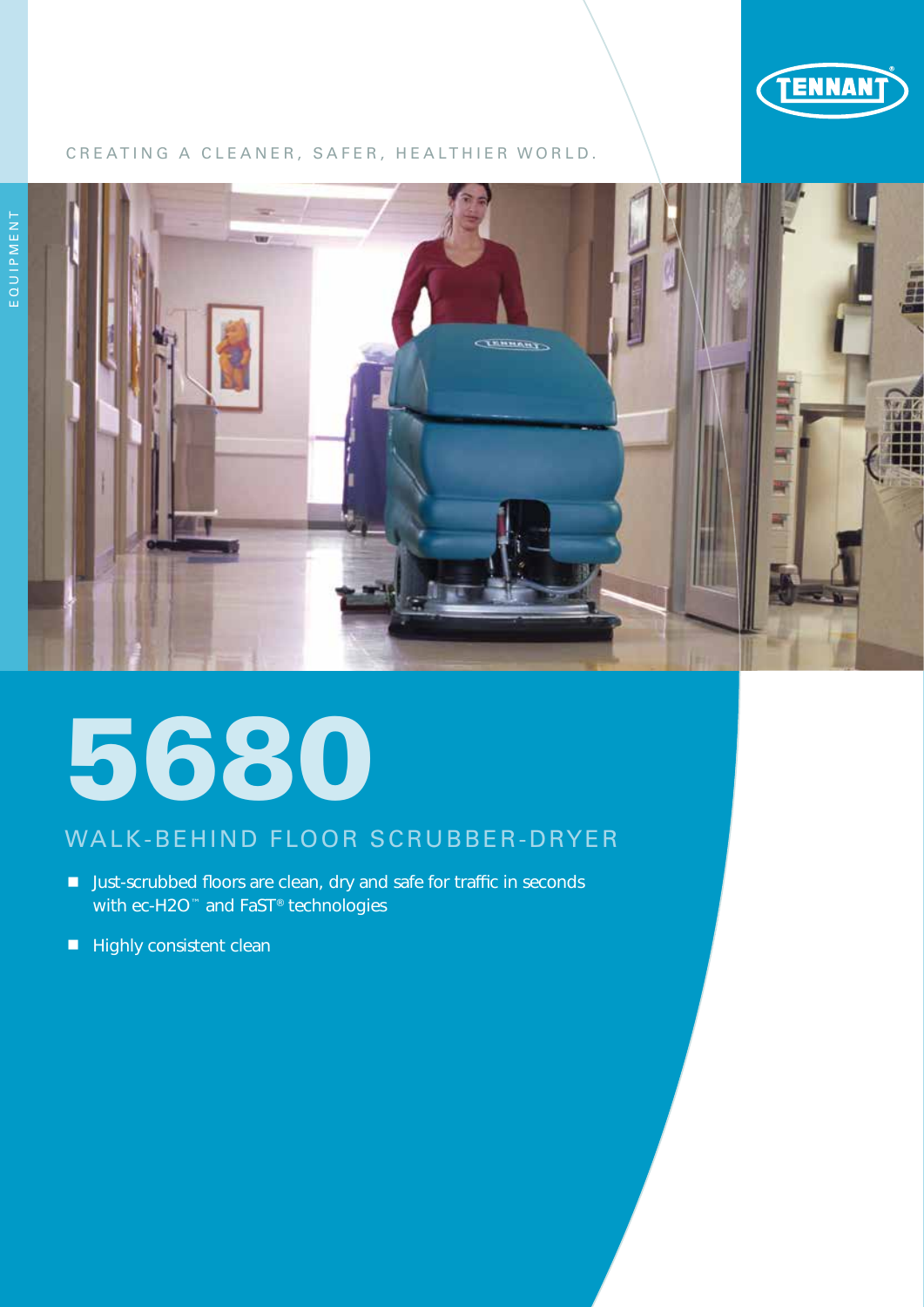# THE CLEANING PROFESSIONAL'S CHOICE FOR CONSISTENT, WORRY-FREE SCRUBBING



With a heritage of superior design and engineering, the 5680 delivers the consistent performance, reliable operation, and quality assurance cleaning professionals need along with the success they desire.

# LONG-LASTING, WORRY-FREE OPERATION

A corrosion-resistant scrub deck, impact-absorbing linkages, and exclusive warranty all mean the 5680 is up and cleaning day after day.

#### MAXIMUM EFFICIENCY

Easy-to-use Quick-Train™ control panel reduces training time, making operators more productive and, with so little water used with ec-H2O™ and FaST® technologies or recycling with ES® Extended Scrubbing, operators scrub up to three times longer between empty/fill stops.

## RELIABLY CONSISTENT PERFORMANCE

With the automatic solution metering system of ec-H2O™ and FaST® technologies, the 5680 requires minimum operator interaction to deliver consistent, quality cleaning.

## THE SAFEST WAY TO CLEAN

Increase safety and cleanliness with chemical-free ec-H2O technology<sup>1</sup> or FaST Foam Scrubbing Technology. The 5680 uses up to 70% less water with both technologies. ec-H2O technology uses no detergent. FaST Foam Scrubbing Technology uses up to 90% less detergent than traditional.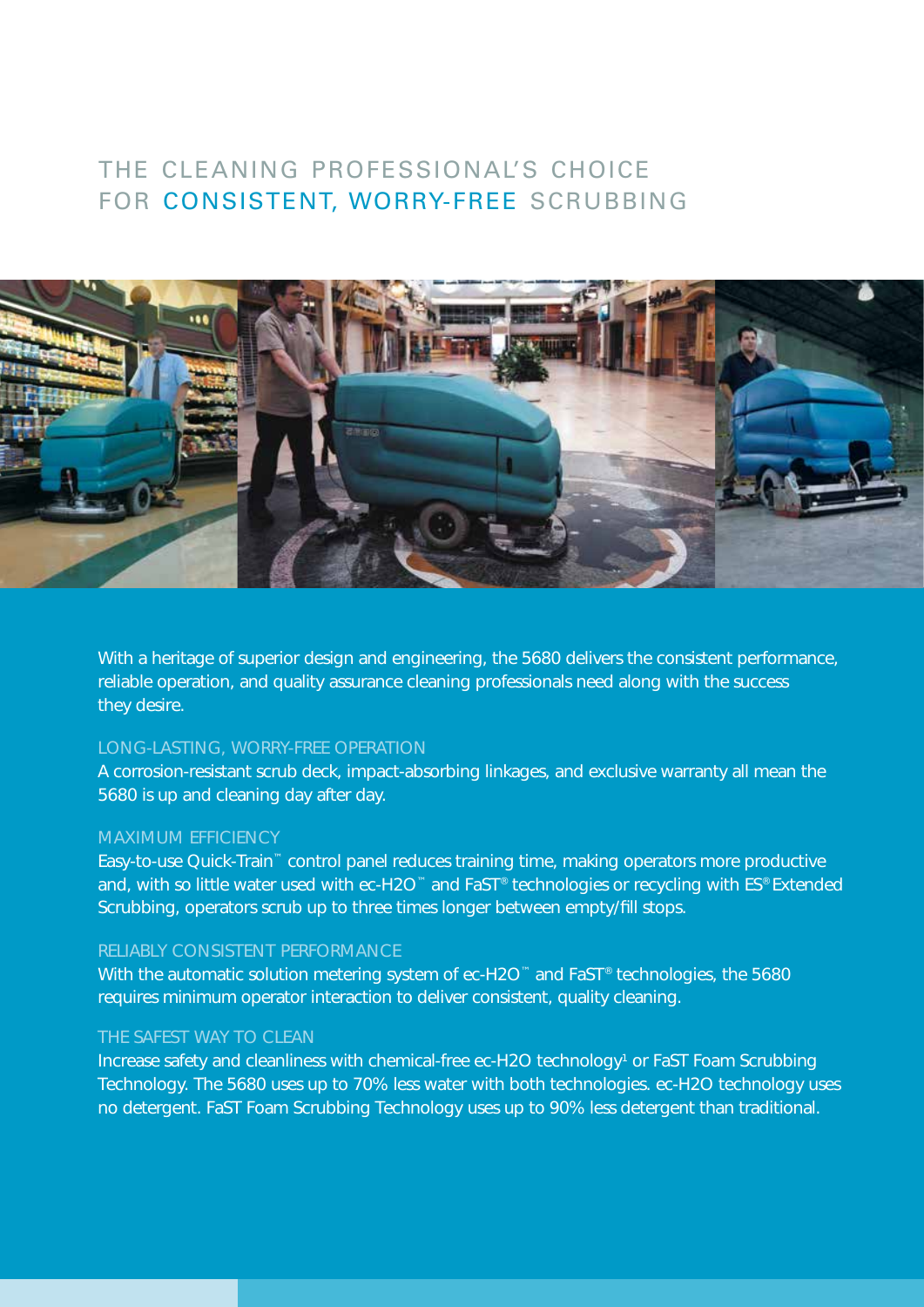# INSIDE THE 5680



A Operate in comfort with height-<br>adjustable console that puts Quick-Train™ controls within easy reach.

- Reduce environmental impact with ec-H2O or FaST technology.
- C Reduce maintenance costs with durable composite frame, scrub deck and rust-proof polyethylene body and tanks.
- **D** Scrub longer between empty/fill<br>cycles with large-capacity solution and recovery tanks (114 L) and up to 3.5 hours of continuous run time. Add ec-H2O, FaST, or ES technology to further enhance productivity.



- **F** Scrub and pick up small debris in one pass with optional cylindrical scrub heads.
	- Save time with squeegee blades that require no tools to change.

# EXCLUSIVE **TECHNOLOGIES** (optional cleaning innovations)

**All technologies increase scrub time up to three times using a single tank of water.**



**ec-H2O™ technology** electrically converts water into a cleaning solution that cleans effectively, saves money, improves safety, and reduces environmental impact compared to daily cleaning floor chemicals<sup>1</sup>.

**FaST® Foam Scrubbing Technology** uses up to 70% less water and 90% less chemicals to improve floor traction as certified by NFSI, helping reduce the risk of slip and fall accidents.